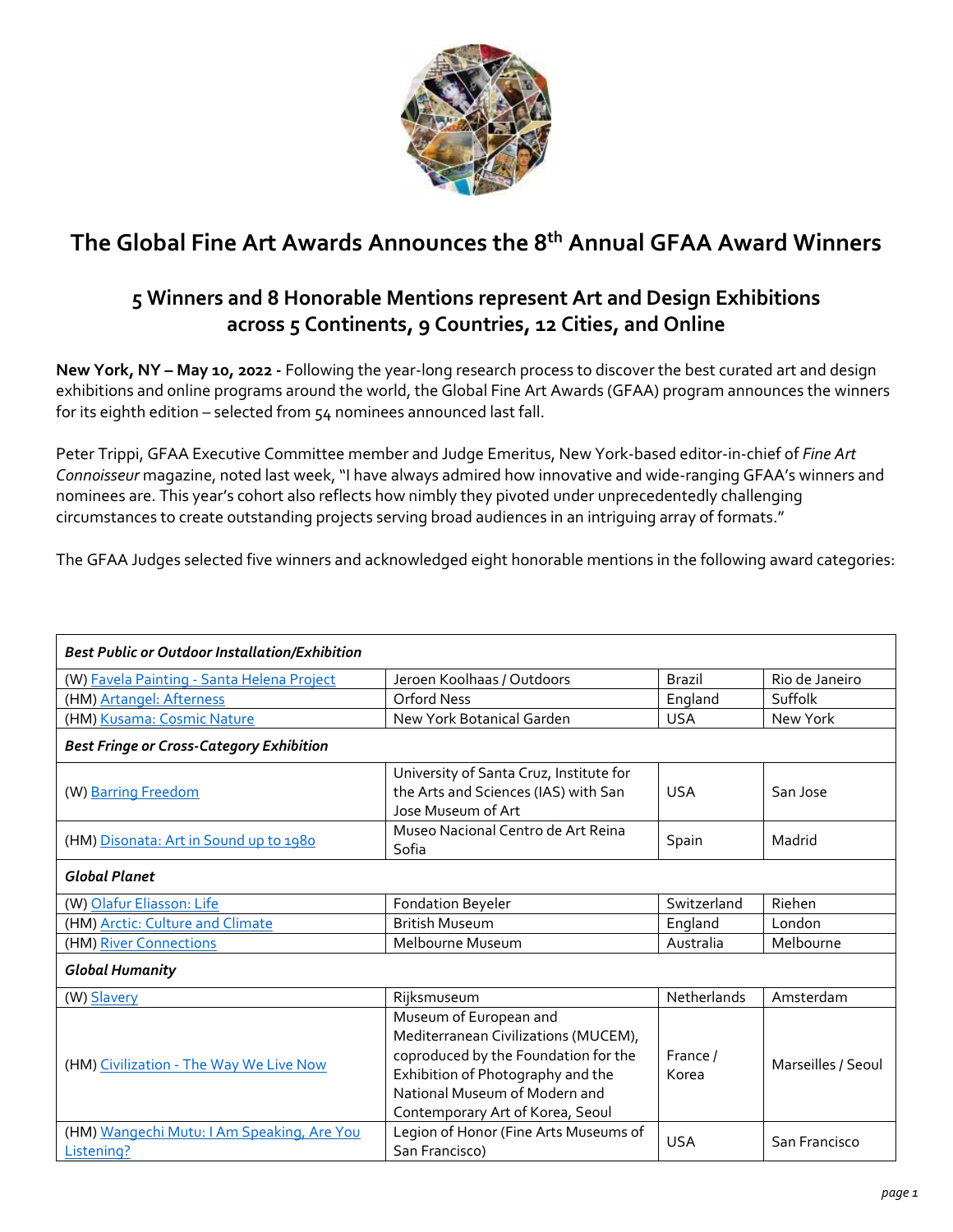| Best Digital Exhibition or Online Educational Program (NEW Award 2020) |                                  |         |          |  |
|------------------------------------------------------------------------|----------------------------------|---------|----------|--|
| (W) The Medici: Portraits and Politics, 1512–1570                      | l The Metropolitan Museum of Art | USA     | New York |  |
| (HM) Artemisia                                                         | The National Gallery             | England | London   |  |

GFAA conducts extensive research of curated exhibitions and installations across the globe, designating awards for group and themed exhibitions as well as awards for solo artist shows. All of the awards, exemplified by two launched in 2017 – Global Planet and Global Humanity – spotlight the best works produced every year voicing the connection of art to society's pressing issues.

For the second year, GFAA includes a particular focus on the evolving importance of digital representation on the cultural and world stage, through the *Best Digital Exhibition or Online Educational Program.* Institutions are innovating rapidly to strengthen the connection to their audiences remotely and to keep pace with the growing digital trend in society.

Geographic, scale, ethnic, and gender diversity are critical in the GFAA research and nominee selection:

- 22% of this year's Nominees are *in or about* the art and artists of Asia, Africa, and the Middle East
- Over 30% of the Nominees are women
- Less than 20% of the GFAA Nominees are exhibitions created by or about European or North American white males
- Less than half of the GFAA Nominees (44%) exhibited in the top 100 most-visited art museums visited in the world (*The Art Newspaper,* April 2017), whereas the majority emanate from smaller institutions and other venues (56%)

#### **Media Inquiries:** Eleanor Goldhar, GFAA Communications Chair

### **globalfineartawards@gmail.com**

*GFAA is a sponsored project of Fractured Atlas, a non-profit arts service organization. Contributions for the charitable purpose of GFAA must be payable to "Fractured Atlas" only. All contributions are tax-deductible to the extent permitted by law. Fractured Atlas, a 501(c)(3) public charity, provides a fiscal sponsorship program to help arts organizations raise money from charitable sources.*

*######*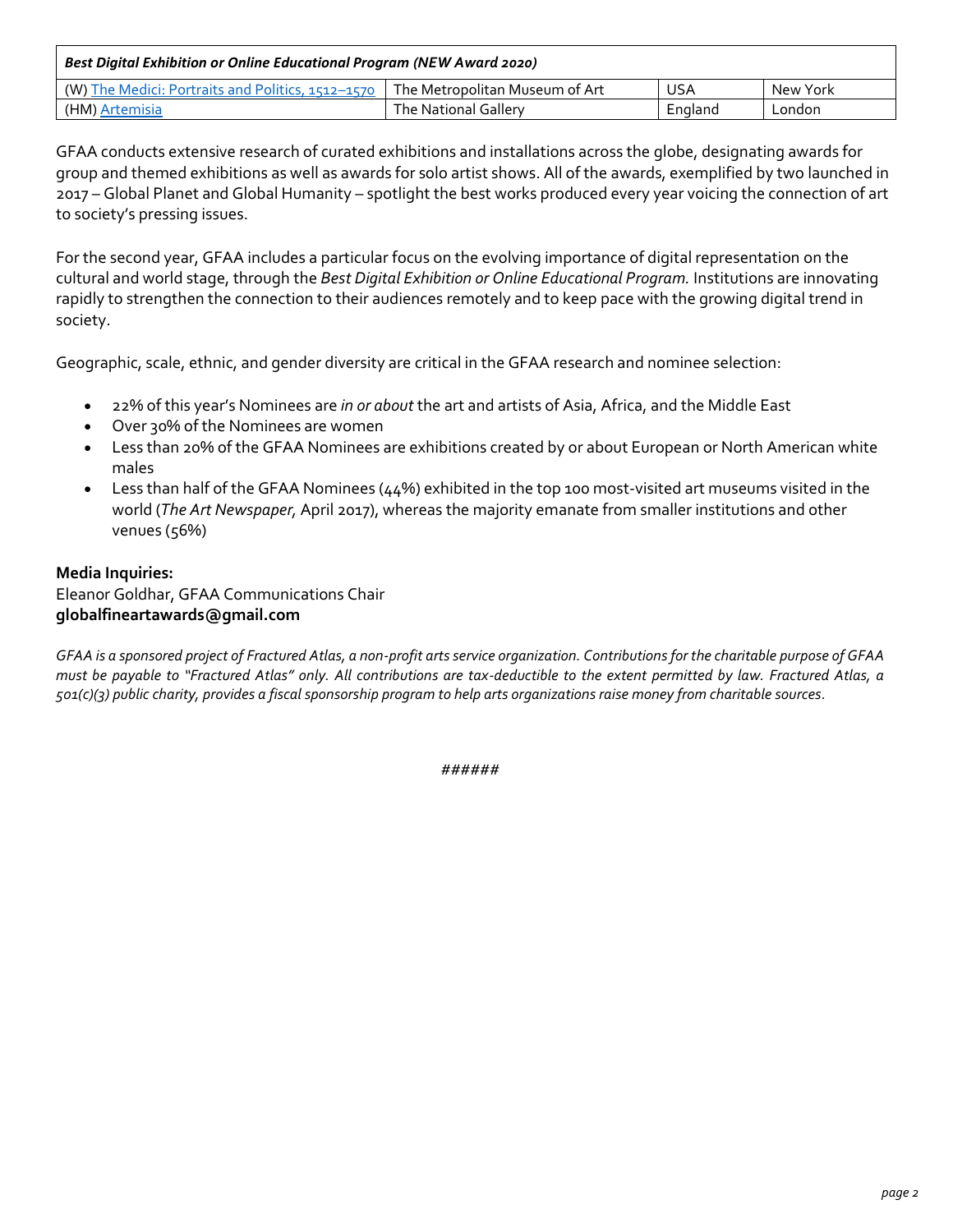## **GFAA Nominees and Winners – 2021**

| <b>Best Public or Outdoor Installation/Exhibition</b>                          |                                                                                                       |               |                 |
|--------------------------------------------------------------------------------|-------------------------------------------------------------------------------------------------------|---------------|-----------------|
| (HM) Artangel: Afterness                                                       | <b>Orford Ness</b>                                                                                    | England       | Suffolk         |
| Aqua Dulce, 2020                                                               | The Bass Museum of Art                                                                                | <b>USA</b>    | Miami Beach     |
| Najja Moon: Your Momma's Voice in the Back of<br>your Head                     | The Bass Museum of Art                                                                                | <b>USA</b>    | Miami Beach     |
| Daniel Libeskind: The Garden of Earthly Worries                                | Paleis Het Loo                                                                                        | Netherlands   | Apeldoorn       |
| Ivana Franke: Resonance of the Unforseen                                       | Yokohama Art Museum                                                                                   | Japan         | Yokohama        |
| Sarah Sze: Fallen Sky                                                          | <b>Storm King Center</b>                                                                              | <b>USA</b>    | New Windsor     |
| Art at a Time Like This/Save Art Space: Ministry of<br>Truth: 1984-2020        | Outdoors                                                                                              | <b>USA</b>    | New York        |
| (HM) Kusama: Cosmic Nature                                                     | <b>New York Botanical Garden</b>                                                                      | <b>USA</b>    | <b>New York</b> |
| <b>Janet Echelman: Bending Arc</b>                                             | <b>Waterfront Pier</b>                                                                                | <b>USA</b>    | St. Petersburg  |
|                                                                                |                                                                                                       |               |                 |
| (W) Favela Painting - Santa Helena Project                                     | Jeroen Koolhaas / Outdoors                                                                            | <b>Brazil</b> | Rio de Janeiro  |
| <b>Best Fringe or Cross-Category Exhibition</b>                                |                                                                                                       |               |                 |
| (W) Barring Freedom                                                            | University of Santa Cruz, Institute<br>for the Arts and Sciences (IAS) with<br>San Jose Museum of Art | <b>USA</b>    | San Jose        |
| (HM) Disonata: Art in Sound up to 1980                                         | Museo Nacional Centro de Art<br>Reina Sofia                                                           | Spain         | Madrid          |
| Fashion in Japan: 1945 to 2020                                                 | National Art Center                                                                                   | Japan         | Tokyo           |
| Paul Walde: Requiem for a Glacier (2013) /<br>Ecologies: a song for our planet | Montreal Museum of Fine Art                                                                           | Canada        | Montreal        |
| Abstraction and Calligraphy - Towards a Universal<br>Lanquage                  | Louvre Abu Dhabi in collaboration<br>with Centre Pompidou                                             | <b>UAE</b>    | Abu Dhabi       |
| <b>Global Planet</b>                                                           |                                                                                                       |               |                 |
| (HM) Arctic: Culture and Climate                                               | <b>British Museum</b>                                                                                 | England       | London          |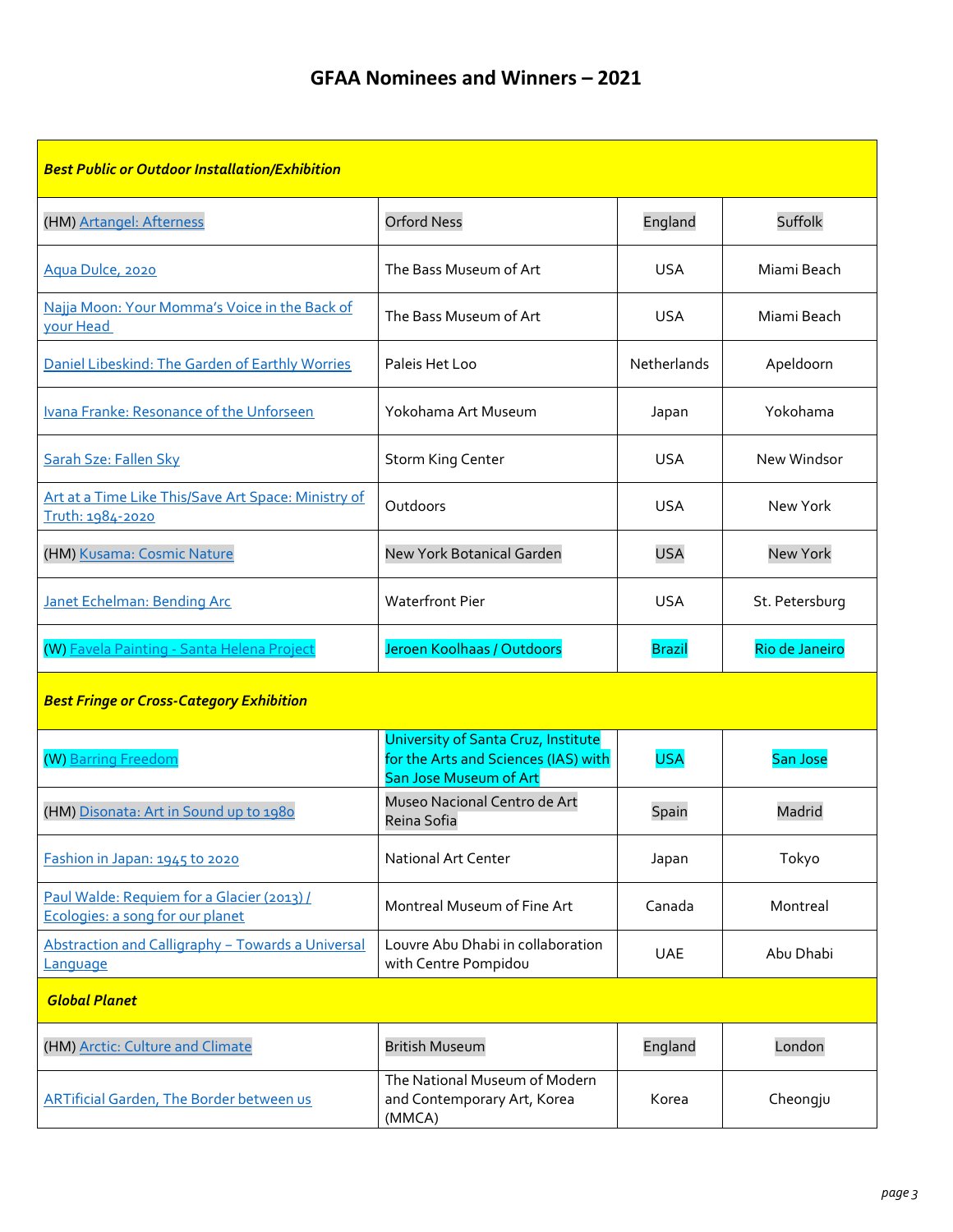| Claudia Comte: After Nature                                                                                              | Museo Nacional Thyssen<br>Bornemisza                                                                                                                                                                                       | Spain          | Madrid                 |
|--------------------------------------------------------------------------------------------------------------------------|----------------------------------------------------------------------------------------------------------------------------------------------------------------------------------------------------------------------------|----------------|------------------------|
| Laurent Grasso: Future Herbarium                                                                                         | Perrotin Gallery                                                                                                                                                                                                           | China          | Shanghai               |
| <b>Maya Lin: Ghost Forest</b>                                                                                            | Madison Square Park Conservancy                                                                                                                                                                                            | <b>USA</b>     | New York               |
| Kadir van Lohuizen: Rising Tide- Visualizing the<br><b>Human Costs of the Climate Crisis</b>                             | Museum of the City of New York                                                                                                                                                                                             | <b>USA</b>     | New York               |
| (HM) River Connections                                                                                                   | Melbourne Museum                                                                                                                                                                                                           | Australia      | Melbourne              |
| Firelei Báez at the ICA Watershed                                                                                        | <b>ICA Watershed</b>                                                                                                                                                                                                       | <b>USA</b>     | <b>Boston</b>          |
| <b>Territorial Agency: Oceans in Transformation</b>                                                                      | Commissioned by TBA21-<br>Academy co-produced with Luma<br>Foundation                                                                                                                                                      | Italy          | Venice                 |
| <b>Trees</b>                                                                                                             | Power Station of Art / Fondation<br>Cartier                                                                                                                                                                                | China          | Shanghai               |
| Kurt Jackson: Biodiversity                                                                                               | Victoria Art Gallery                                                                                                                                                                                                       | England        | <b>Bath</b>            |
| (W) Olafur Eliasson: Life                                                                                                | <b>Fondation Beyeler</b>                                                                                                                                                                                                   | Switzerland    | Riehen                 |
| Julian Charriere, Towards No Earthly Pole                                                                                | Dallas Museum of Art                                                                                                                                                                                                       | <b>USA</b>     | Dallas                 |
| <b>Global Humanity</b>                                                                                                   |                                                                                                                                                                                                                            |                |                        |
| Breonna Taylor: Promise, Witness, Remembrance                                                                            | Speed Art Museum                                                                                                                                                                                                           | <b>USA</b>     | Louisville             |
| (HM) Civilization - The Way We Live Now                                                                                  | Museum of European and<br><b>Mediterranean Civilizations</b><br>(MUCEM), coproduced by the<br>Foundation for the Exhibition of<br>Photography and the National<br>Museum of Modern and<br>Contemporary Art of Korea, Seoul | France / Korea | Marseilles / Seoul     |
| <b>Jacob Lawrence: The American Struggle</b>                                                                             | The Metropolitan Museum of Art                                                                                                                                                                                             | <b>USA</b>     | New York               |
| Artes Mundi 9: Firelei Báez, Meiro Koizumi, Beatriz<br>Santiago Muñoz, Prabhakar Pachpute and Carrie<br><b>Mae Weems</b> | National Museum Cardiff                                                                                                                                                                                                    | Wales          | Cardiff                |
| (HM) Wangechi Mutu: I Am Speaking, Are You<br>Listening?                                                                 | Legion of Honor (Fine Arts<br>Museums of San Francisco)                                                                                                                                                                    | <b>USA</b>     | San Francisco          |
| Mark Bradford. Masses and Movement                                                                                       | Hauser & Wirth                                                                                                                                                                                                             | Spain          | Isla del Rey (Menorca) |
| Alice Neel: People Come First                                                                                            | The Metropolitan Museum of Art                                                                                                                                                                                             | <b>USA</b>     | New York               |
| Cooper & Gorfer-Between These Folded Walls,                                                                              |                                                                                                                                                                                                                            |                |                        |